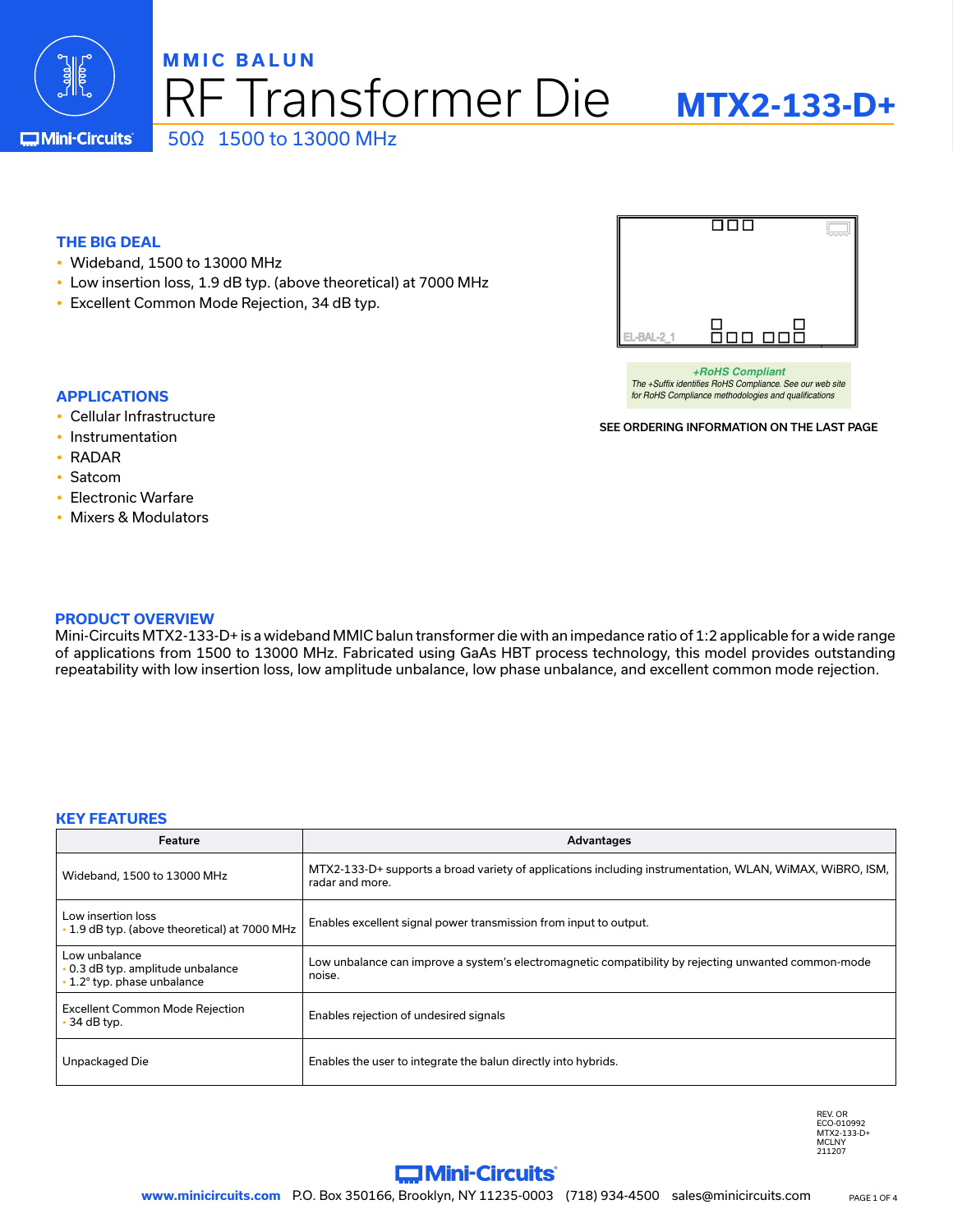

# RF Transformer Die **MMIC BALUN**

# **MTX2-133-D+**

#### **IMini-Circuits**

### **ELECTRICAL SPECIFICATIONS1 AT 25°C, 50Ω, UNLESS OTHERWISE NOTED.**

| Parameter                               | Frequency (MHz) | Min. | Typ.           | Max.  | Unit       |
|-----------------------------------------|-----------------|------|----------------|-------|------------|
| Impedance Ratio (secondary / primary)   |                 |      | $\overline{2}$ |       |            |
| <b>Frequency Range</b>                  |                 | 1500 |                | 13000 | <b>MHz</b> |
|                                         | 1500-3000       |      | 2.3            |       |            |
| Insertion Loss (Above 3 dB Theoretical) | 3000-10000      |      | 1.9            |       | dB         |
|                                         | 10000-13000     |      | 2.9            |       |            |
|                                         | 1500-3000       |      | 0.6            |       |            |
| Amplitude Unbalance                     | 3000-10000      |      | 0.2            |       | dB         |
|                                         | 10000-13000     |      | 0.4            |       |            |
|                                         | 1500-3000       |      | 3.0            |       |            |
| Phase Unbalance <sup>2</sup>            | 3000-10000      |      | 0.8            |       | Degree     |
|                                         | 10000-13000     |      | 1.2            |       |            |
|                                         | 1500-3000       |      | 28             |       |            |
| Common Mode Rejection Ratio             | 3000-10000      |      | 36             |       | dB         |
|                                         | 10000-13000     |      | 33             |       |            |
|                                         | 1500-3000       |      | 11             |       |            |
| Input Return Loss                       | 3000-10000      |      | 14             |       | dB         |
|                                         | 10000-13000     |      | 17             |       |            |

1. Measured on X-Microwave Die Characterization test board.

2. Relative to 180°

#### **MAXIMUM RATINGS3**

| Parameter                    | <b>Ratings</b>                     |
|------------------------------|------------------------------------|
| <b>Operating Temperature</b> | $-40^{\circ}$ C to 85 $^{\circ}$ C |
| Input RF Power               | 33 dBm at $25^{\circ}$ C           |

3. Permanent damage may occur if any of these limits are exceeded.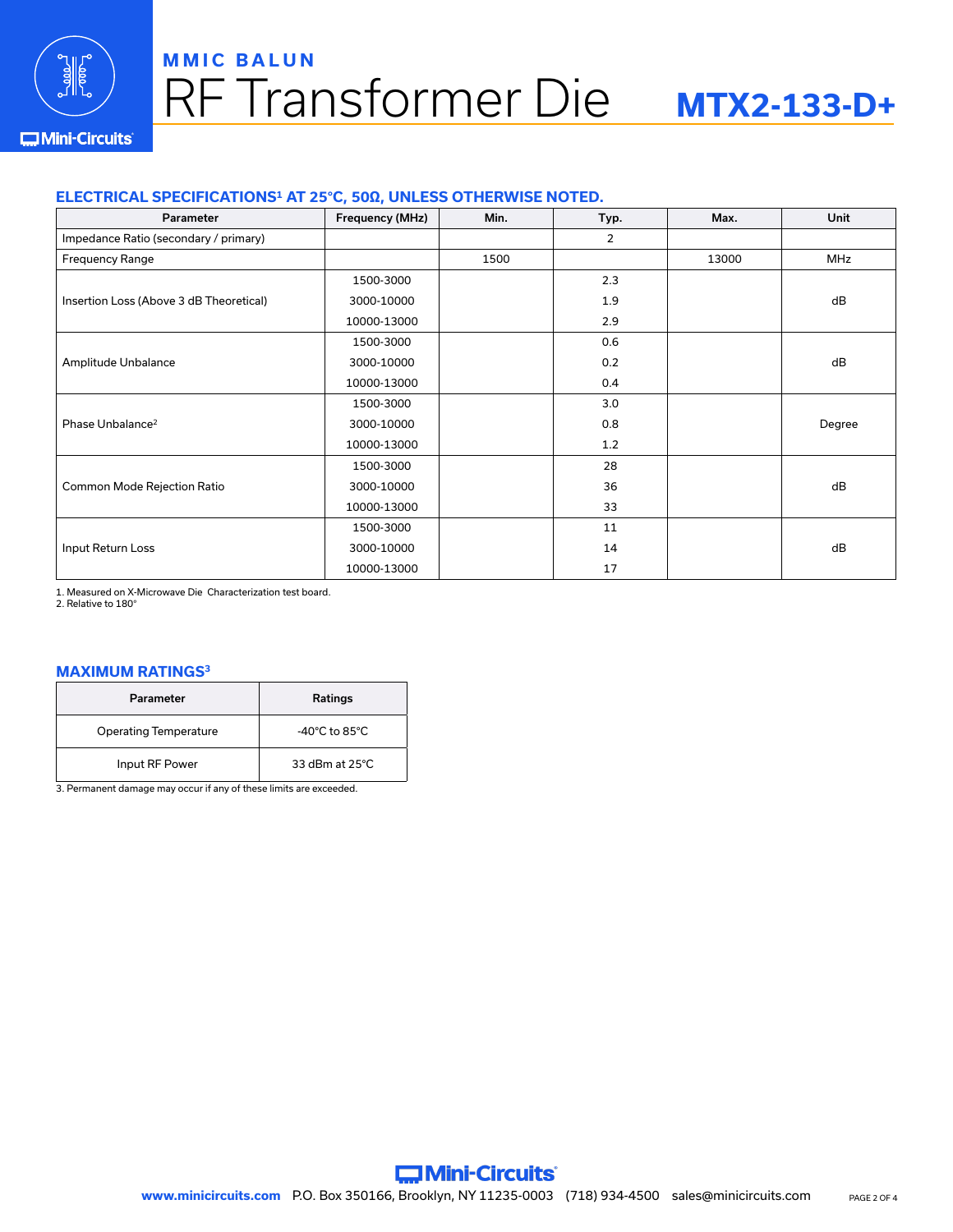

## RF Transformer Die **MMIC BALUN MTX2-133-D+**

**C**Mini-Circuits



#### **PAD DESCRIPTION**

| <b>Pad Number</b> | <b>Description</b> |
|-------------------|--------------------|
|                   | Primary Dot        |
|                   | Secondary          |
|                   | Secondary Dot      |

### **SIMPLIFIED SCHEMATIC BONDING PAD POSITION**



#### **DIE DIMENSIONS IN µm**

|                                              | L3 | L4 | H1 | H2 | H <sub>3</sub> |
|----------------------------------------------|----|----|----|----|----------------|
| 1131   1139   1643   2370   96   1207   1300 |    |    |    |    |                |

| <b>Thickness</b> | Pad Size<br>Die Size<br>1.2 & 3 |         |
|------------------|---------------------------------|---------|
| 100              | 2370 x 1300                     | 89 x 89 |



#### **ASSEMBLY DIAGRAM ASSEMBLY PROCEDURE**

#### 1. Storage

Dice should be stored in a dry nitrogen purged desiccators or equivalent.



MMIC GaAs HBT RF Transformer dice are susceptible to electrostatic and mechanical damage. Die are supplied in antistatic protected material, which should be opened in clean room conditions at an appropriately grounded anti-static worksta tion. Devices need careful handling using correctly designed collets, vacuum pickup tips or sharp antistatic tweezers to deter ESD damage to dice.

3. Die Attach

The die mounting surface must be clean and flat. Using conductive silver filled epoxy, recommended epoxies are Ablestik 84-1 LMISR4 or equivalents. Apply sufficient epoxy to meet required epoxy bond line thickness, epoxy fillet height and epoxy coverage around total die periphery. Parts shall be cured in a nitrogen filled atmosphere per manufacturer's cure condition. It is recommended to use antistatic die pick up tools only.

4. Wire Bonding

Bond pad openings in the surface passivation above the bond pads are provided to allow wire bonding to the dice gold bond pads. Thermosonic bonding is used with minimized ultrasonic content. Bond force, time, ultrasonic power and temperature are all critical parameters. Suggested wire is pure gold, 1 mil diameter. Bonds must be made from the bond pads on the die to the package or substrate. All bond wires should be kept as short as low as reasonable to minimize performance degradation due to undesirable series inductance.